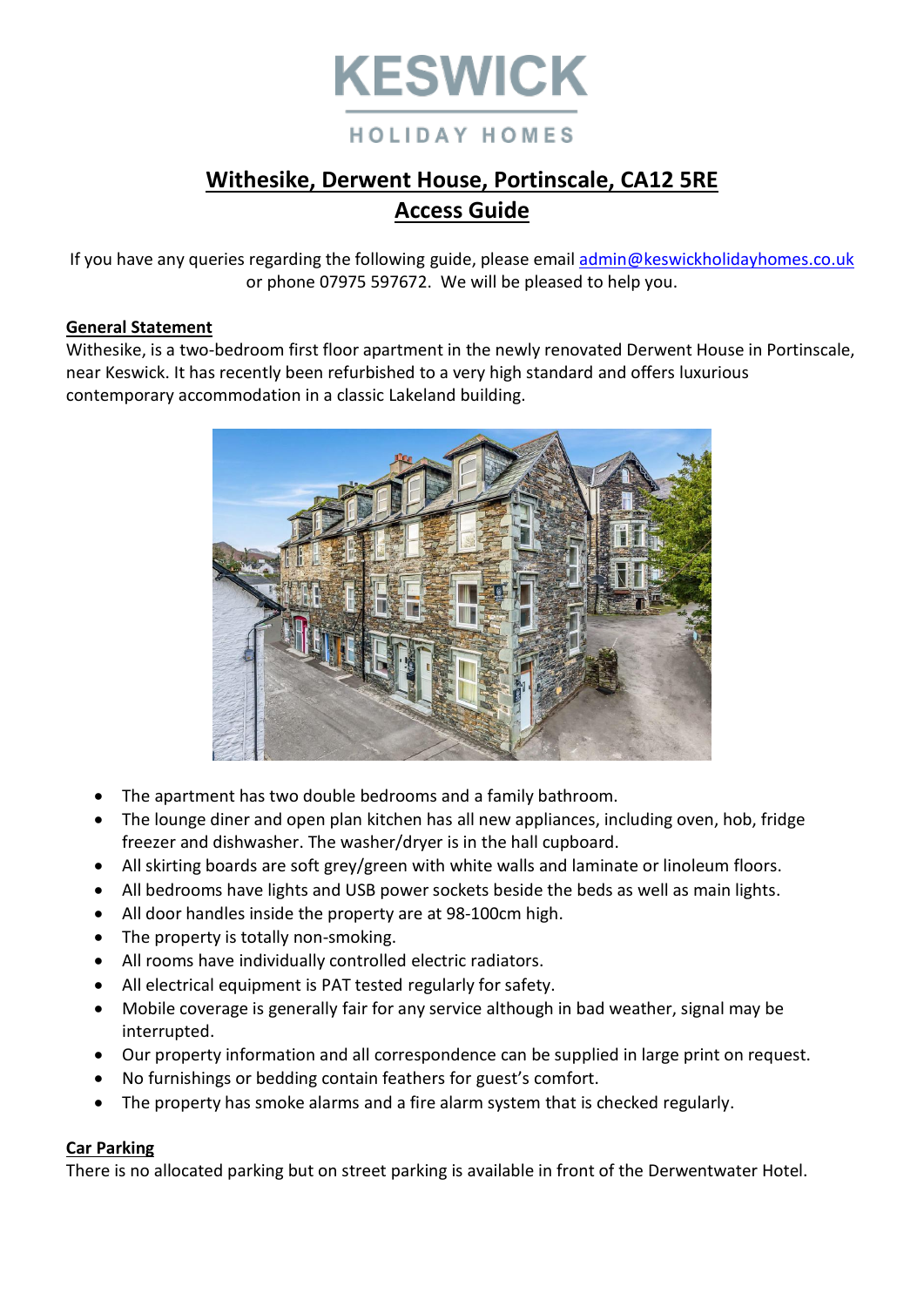

## **Derwent House Entrance**

Withesike is accessed through the main entrance in the corner of the building, next to the car park ramp for Derwent Manor. The threshold step over the front door is 26cm high and 14cm deep and the main door is 74cm wide.

### **Building Hallway and Stairs**

The building main door leads into a small 74cm wide hallway and staircase. The stairway is lit via windows and electric lighting, which is triggered by movement and comes on automatically. The flooring in the hallway is hard wearing entrance matting and the stairs are carpeted.

Withesike apartment is situated on the first floor. There are two flights of stairs leading up to the entrance to the apartment that are configured as follows:

- The first flight has 9 stairs, leading to a small landing with a 90-degree left-hand turn
- The second flight of stairs has 7 stairs, leading to a small landing and the door to the apartment.

Each flight of stairs has a handrail to the right. All stairs are between 18-19cm high and 24-26cm deep.

### **Entrance to Withesike Apartment**

The apartment front door is 69cm wide and is hinged on the right. The lock is operated by a key code at 140cm high.

#### **Hallway**

The hallway as you enter the apartment is 88cm wide. The light switch is on the left side of the hallway that is in front of you as you enter and is 115cm high. All rooms lead off the hallway and its free space is 88cm x 290cm.

There is a storage cupboard in the hall which houses a washer/dryer.

#### **Lounge/Diner/Kitchen**

Access to the open plan lounge/kitchen/diner is from the entrance hall. The door width is 69cm. The lights are operated from a large panel that is 113cm high.

There are double power sockets at 48cm high and USB double power sockets at 76cm high. The lounge area has the following furniture:

- One upholstered three-seater sofa with a seat height 44cm and arm height of 58cm
- One upholstered armchair with a seat height 44cm and arm height of 58cm
- A dining table with a height of 77cm and dimensions of 68cm x 122cm
- Two dining chairs with a seat height of 49cm and two stools

There is a light above the dining table at a height of 156cm.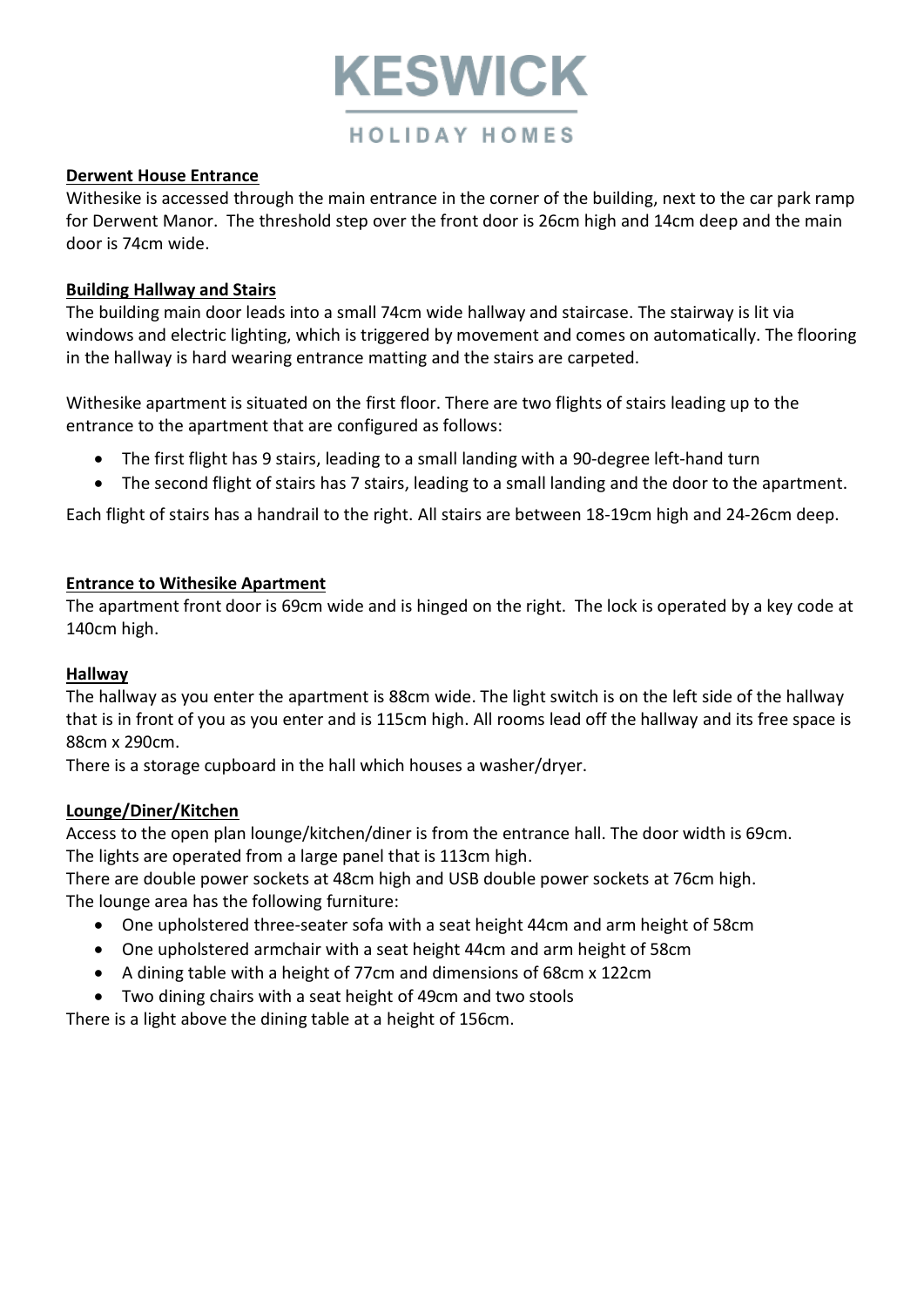



There is a free space in the centre of the room of 195cm x 218cm.

Furniture can be moved to offer greater access when necessary.

There is a remote control for the TV

Floors through the lounge/diner/kitchen are hard wood, with a rug in the lounge seating area.

In addition to an electric powered radiator, the room has an electric heater with remote control.

# **Kitchen/Dining Area (in open plan in Lounge)**

The kitchen/dining area is within the open plan lounge.

The lights are operated from a large panel by the door that is 115cm high.

The kitchen has an electric hob and oven with overhead extractor fan, a 2/3 high fridge and 1/3 high freezer.

There is a rectangular table at 77cm high with two dining chairs at 49cm high and two stools.

Kitchen work surfaces are 90cm high and 59cm deep with sockets 26cm higher than work surface.

The sink tap is 53cm from edge of work surface and 7cm higher.

Free space in kitchen is 150cm x 220cm.

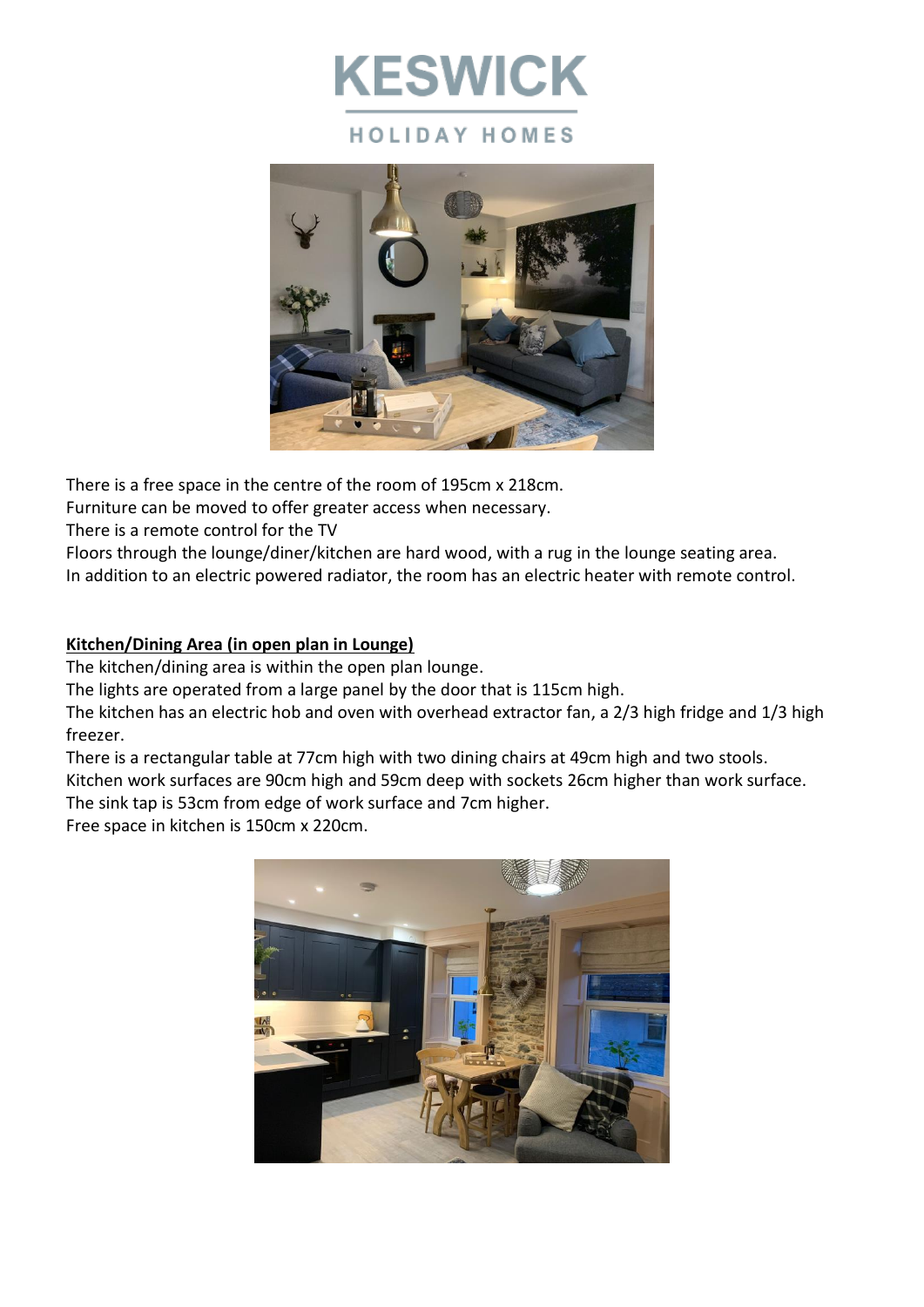**KESWICK** 

### **Master Bedroom**

The door to the bedroom is from the hall and is 69cm wide.

The light switch is 114cm high. There is a 65cm high double bed.

Free space to sides of bed is:

- 30cm x 140cm to the right
- 105cm x 200cm to the left
- 105cm x 210cm to the end.

There are bedside lights and double USB power sockets on each side of the bed at 85cm and 75cm high respectively.

The bedroom has a 93cm wide double wardrobe and a dressing table that is 66cm high, 80cm wide and 44cm deep, with a stool that is 39cm high. The bedroom is heated via an electric radiator.



### **Bathroom**

The door to the bathroom is off the hall and is 70cm wide. The light switch is in the hall by the door and is 115cm high.

Free space in the bathroom 100cm x 125cm.

There is hard flooring throughout.

The toilet height is 40cm with a flush mechanism above at 100cm.

The sink is 89cm high with a tap at 28cm above the sink bottom.

There is a shaver socket at 145cm high.

The bath height is 56cm and its depth is 40cm. The tap controls are at 76cm above the bath bottom.

The bath has an overhead monsoon style shower and a handheld shower head and there is a fixed glass shower screen. Shower controls are at 84cm and 92 cm high above the bath bottom.

There are no handrails in the bath/ shower. There is an electric heated towel rail.

#### **Second Bedroom**

The door to the 2<sup>nd</sup> bedroom is from the hall and is 68cm wide.

The light switch is 115cm high.

There is a 60cm high double bed.

Free space to sides of bed is:

- 35cm x 200cm to the right
- 60cm x 150cm to the left
- 40cm x 210cm to the end.

There are bedside lights and double USB power sockets on each side of the bed at 48cm high.